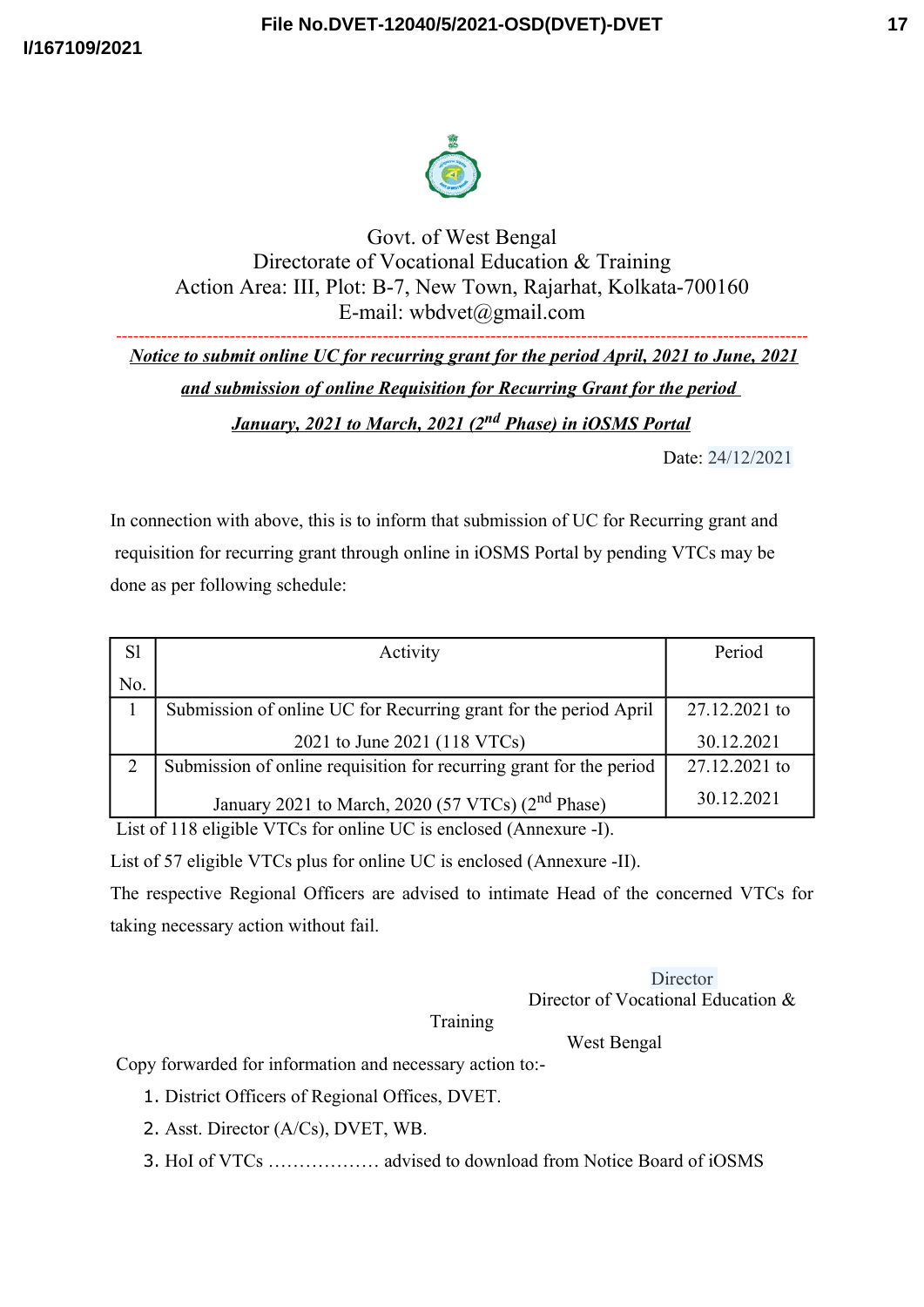Portal.

4. Sri. Sourav Manna – Web Developer, NIC

**Director** 

Director of Vocational Education &

Training

West Bengal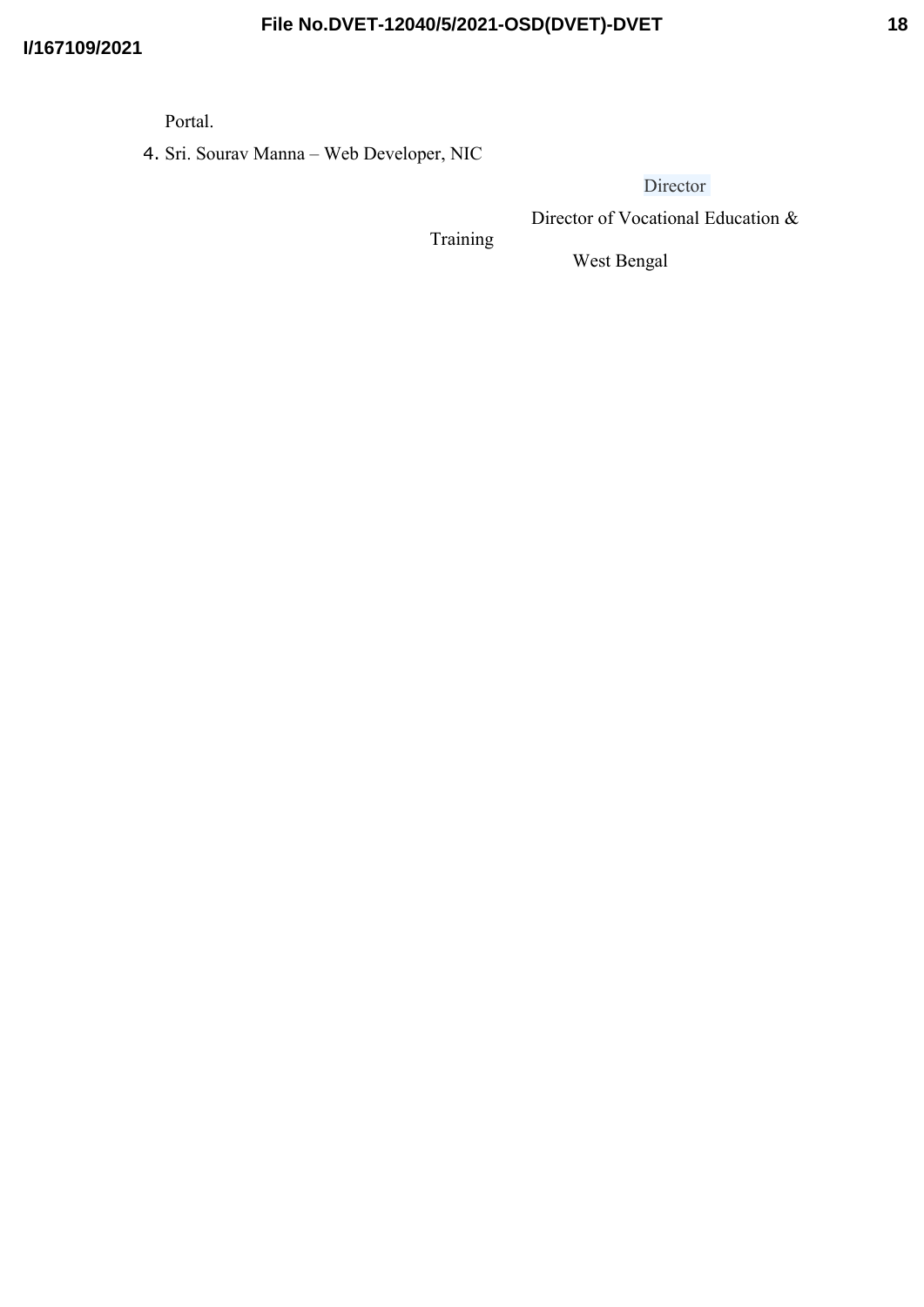## ANNEXURE -I

| $\nabla T\overline{\mathbf{C}}$ |  |
|---------------------------------|--|
| CODE                            |  |
| 94                              |  |
| 1061                            |  |
| 1086                            |  |
| 1162                            |  |
| 1229                            |  |
| 1241                            |  |
| 1254                            |  |
| 1257                            |  |
| 1262                            |  |
| 1294                            |  |
| 1327                            |  |
| 1545                            |  |
| 1552                            |  |
| 1590                            |  |
| 1649                            |  |
| 1746                            |  |
| 1761                            |  |
| 1820                            |  |
| 2074                            |  |
| 2086                            |  |
| 2106                            |  |
| 2168                            |  |
| 2188                            |  |
| 2507                            |  |
| 2513                            |  |
| 2525                            |  |
| 2593                            |  |
| 2644                            |  |
| 2695                            |  |
| 2704                            |  |
| 3004                            |  |
| 3005                            |  |
| 3066                            |  |
| 3110                            |  |
| $\frac{1}{3131}$                |  |
| 3146                            |  |
| 3160                            |  |

| <b>VTC</b>  | <b>VTC</b>  | <b>VTC</b>  | <b>VTC</b> |
|-------------|-------------|-------------|------------|
| <b>CODE</b> | <b>CODE</b> | <b>CODE</b> | <b>COD</b> |
| 94          | 3165        | 4188        | 6339       |
| 1061        | 3197        | 5012        | 6343       |
| 1086        | 3201        | 5032        | 6348       |
| 1162        | 3206        | 5074        | 6403       |
| 1229        | 3209        | 5098        | 6807       |
| 1241        | 3212        | 5103        | 8305       |
| 1254        | 3232        | 5118        | 8524       |
| 1257        | 3243        | 5144        |            |
| 1262        | 3245        | 5154        |            |
| 1294        | 3255        | 5168        |            |
| 1327        | 3258        | 5178        |            |
| 1545        | 3272        | 5546        |            |
| 1552        | 3280        | 5602        |            |
| 1590        | 3298        | 5607        |            |
| 1649        | 3333        | 5658        |            |
| 1746        | 3334        | 6006        |            |
| 1761        | 3375        | 6026        |            |
| 1820        | 3378        | 6072        |            |
| 2074        | 3402        | 6075        |            |
| 2086        | 3404        | 6095        |            |
| 2106        | 3407        | 6099        |            |
| 2168        | 3437        | 6111        |            |
| 2188        | 3450        | 6114        |            |
| 2507        | 3542        | 6133        |            |
| 2513        | 3599        | 6140        |            |
| 2525        | 3605        | 6142        |            |
| 2593        | 3714        | 6164        |            |
| 2644        | 3718        | 6169        |            |
| 2695        | 4016        | 6171        |            |
| 2704        | 4078        | 6176        |            |
| 3004        | 4081        | 6180        |            |
| 3005        | 4088        | 6185        |            |
| 3066        | 4096        | 6208        |            |
| 3110        | 4099        | 6269        |            |
| 3131        | 4170        | 6293        |            |
| 3146        | 4173        | 6298        |            |
| 3160        | 4177        | 6331        |            |

| VTC         |
|-------------|
| <b>CODE</b> |
| 6339        |
| 6343        |
| 6348        |
| 6403        |
| 6807        |
| 8305        |
| 8524        |
|             |